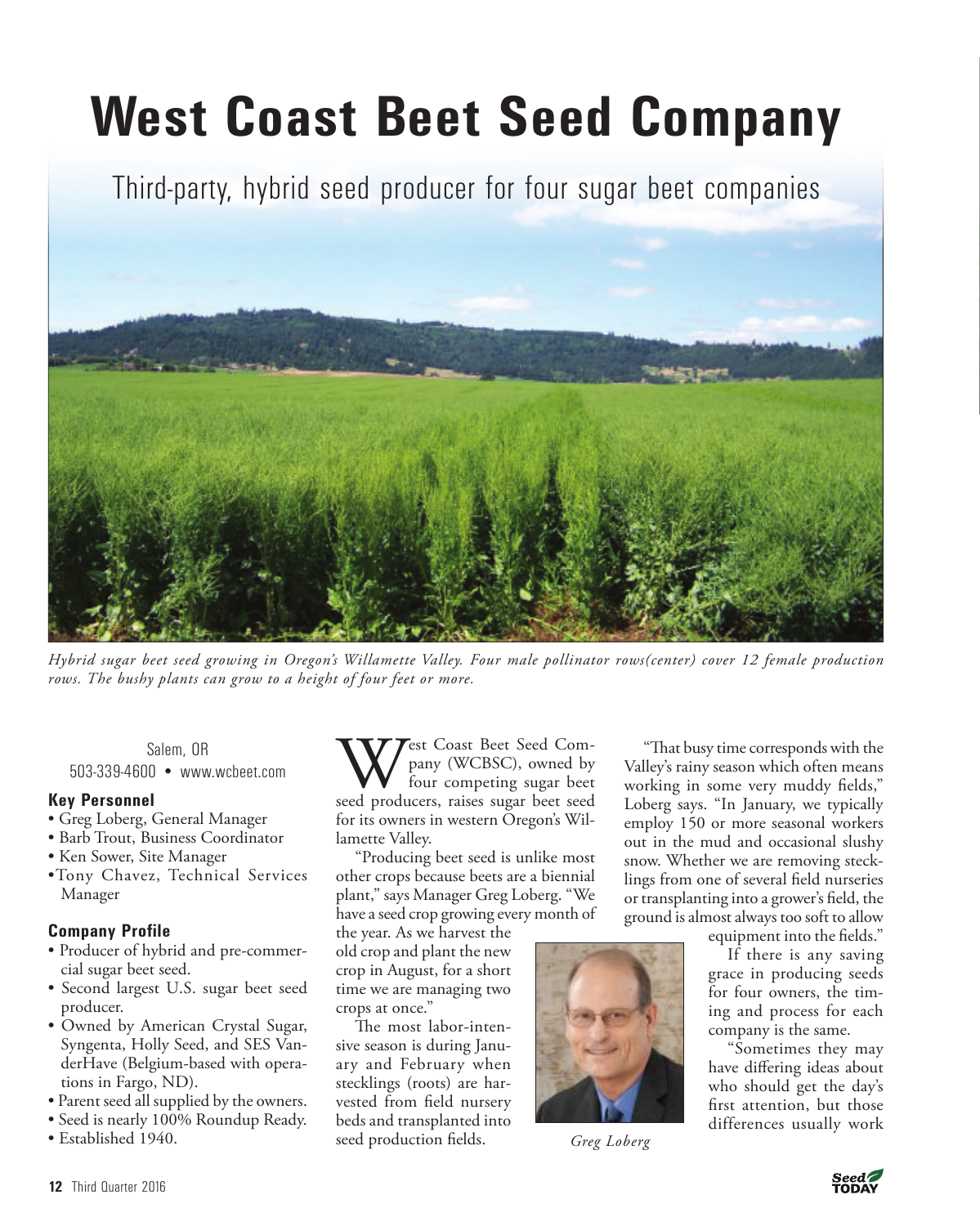

*Sugar beet seedlings growing in raised nursery beds. Sugar beets are biennial plants that bloom and form seeds in their second year. The beets are harvested for sugar in their first year.*

# **WCBSC Hybrid Sugar Beet Seed Production Cycle**

# **2014**

- August:
- Parent lines planted in the nursery.
- Late November
- Fabric cover laid down to provide cold protection.

#### **2015**

- January-February:
- Fabric removed.
- Stecklings (roots) pulled from the nursery and transplanted to seed production fields.
- Summer
- Seed fields rogued for off-types.
- Male rows separated, destroyed.
- August
- Parent seed planted for next year's crop.
- Seed production rows swathed.
- Combining begins 7 10 days later.
- September-November Seed is scalped and delivered to its respective owners in bulk.

#### **2016**

Seed is conditioned by its owners and delivered to farmer growers who spring plant and fall harvest sugar beets.



*Sugar beet roots (stecklings or stecks) being removed from nursery beds in preparation for being transplanted into seed production fields. (WCBSC photos)*

themselves out with little difficulty," he says. "Everyone understands the work."

# **Transplanting Stecks**

Using transplanted instead of directseeded commercial seed production fields has advantages for both WCBSC and its members. It overcomes some of the challenges resulting from limited parent seed and the biennial beets longer life cycle.

Transplanting stecklings rather than

direct seeding uses less stock seed due to wider plant spacing and provides the seed company more flexibility in determining what cultivars they want to grow for seed production.

"The process to select and plant parent seed for each hybrid for next year's seed crop must be complete before planting in August, well ahead of when the sugar crop is harvested. When we direct seed, we are making commitments to hybrids before varietal trials are harvested. Some of those hybrids may not be supported by the data.

"Transplanting in January allows our members to utilize an extra growing season for evaluation of new varieties or

the phase-out of old varieties, essentially saving a year in the product development process.

"The switch to transplanting in the past 10 years has revolutionized sugar beet seed production for us," he says.

# **Seed Field Selection**

 than average, while some are under Most of the commercial fields WCBSC contracts from area farmers are modest in size. A 40-acre field would be larger



*Stecks will be transplanted by hand into holes made in the soil in the seed production field.*